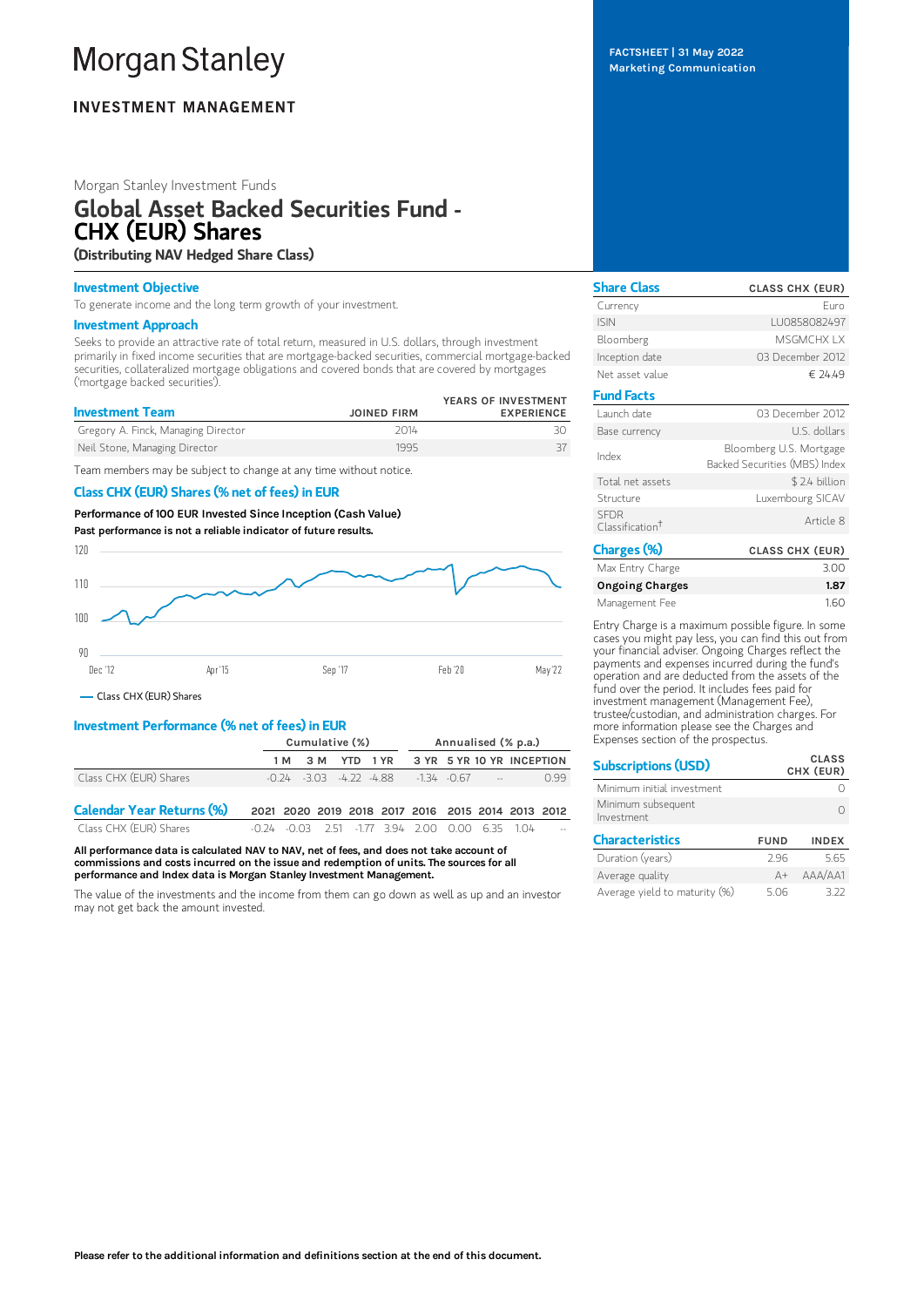## Sector Allocation (% of Total Net Assets)<sup>1,2</sup> FUND

| Covered                         | 1.32  |
|---------------------------------|-------|
| Non-US RMBS                     | 18.50 |
| <b>O</b> US Agency Passthroughs | 21.78 |
| US Non-Agency RMBS              | 19.02 |
| US Non-Agency CMBS              | 7.93  |
| US ABS                          | 10.69 |
| Non-US ABS                      | 5.39  |
| Non-US CMBS                     | 7.25  |
| US Agency CMOs                  | 2.96  |
| Cash / FX                       | 5.16  |

| <b>Quality Distribution (% of Total Net Assets)</b> <sup>1,3</sup> |                | <b>FUND</b> |
|--------------------------------------------------------------------|----------------|-------------|
|                                                                    | AAA            | 47.97       |
|                                                                    | AA             | 10.63       |
|                                                                    | A              | 8.92        |
|                                                                    | <b>BBB</b>     | 6.49        |
|                                                                    | <b>BB</b>      | 3.44        |
|                                                                    | B              | 3.94        |
|                                                                    | $\bigcirc$ CCC | 1.73        |
|                                                                    | $\bigcirc$ CC  | 0.24        |
|                                                                    | D              | 0.13        |
|                                                                    | Not Rated      | 26.00       |
|                                                                    | Cash           | $-9.50$     |

## Top Countries (% of Total Net Assets)<sup>1</sup> FUND

|  | $\bigcirc$ U.S.       | 72.20   |
|--|-----------------------|---------|
|  | United Kingdom        | 13.00   |
|  | $\bullet$ Netherlands | 3.87    |
|  | Spain                 | 2.82    |
|  | Ireland               | 2.80    |
|  | Germany               | 2.75    |
|  | $\bullet$ Canada      | 2.52    |
|  | Australia             | 1.81    |
|  | $\bullet$ Italy       | 1.50    |
|  | Other                 | 6.23    |
|  | Cash                  | $-9.50$ |

<sup>†</sup> This Fund is classified as an Article 8 product under the Sustainable Finance Disclosure Regulation. Article 8 products are those which promote environmental or social characteristics and which integrate sustainability into the investment process in a binding manner. Before making any decision to invest in the fund mentioned herein, please refer to all the characteristics and objectives of the Fund noted in the current Prospectus and KIID at morganstanleyinvestmentfunds.com.

<sup>1</sup>May not sum to 100% due to rounding.

<sup>2</sup> For additional information regarding sector classification/definitions please visit www.msci.com/gics and the glossary at www.morganstanley.com/im. <sup>3</sup> Quality distribution data for securities is sourced from Fitch, Moody's and S&P. Where the credit ratings for individual securities differ between the three ratings agencies, the 'highest' rating is applied. The rating of credit default swaps is based on the 'highest' rating of the underlying reference bond. 'Cash' includes investments in short term instruments, including investments in Morgan Stanley liquidity funds.

#### Please refer to the Prospectus for full risk disclosures, available at www.morganstanleyinvestmentfunds.com. All data as of 31.05.2022 and subject to change daily.

This is a marketing communication. Applications for shares in the Fund should not be made without first consulting the current Prospectus and the Key Investor Information Document ("KIID"), which are available in English and in the official language of your local jurisdiction at

eyinvestmentfunds.com or free of charge from the Registered Office of Morgan Stanley Investment Funds, European Bank and Business Centre, 6B route de Trèves, L-2633 Senningerberg, R.C.S. Luxemburg B 29 192. A summary of investor rights is available in English at the same website. If the management company of the relevant Fund decides to terminate its arrangement for marketing that Fund in any EEA country where it is registered for sale, it will do so in accordance with the relevant UCITS rules.

## Share Class CHX (EUR) Risk and Reward Profile

| <b>Lower Risk</b> |                                  |  |  | Higher Risk                       |  |
|-------------------|----------------------------------|--|--|-----------------------------------|--|
|                   |                                  |  |  |                                   |  |
|                   | <b>Potentially Lower Rewards</b> |  |  | <b>Potentially Higher Rewards</b> |  |

The risk and reward category shown is based on historic data.

Historic figures are only a guide and may not be a reliable indicator of what may happen in the future.

- As such this category may change in the future.
- The higher the category, the greater the potential reward, but also the greater the risk of losing the investment. Category 1 does not indicate a risk free investment.
- The fund is in this category because it invests in fixed income securities and the fund's simulated and/or realised return has experienced medium rises and falls historically.
- The fund may be impacted by movements in the exchange rates between the fund's currency and the currencies of the fund's investments.

This rating does not take into account other risk factors which should be considered before investing, these include:

- The value of bonds are likely to decrease if interest rates rise and vice versa. The value of financial derivative instruments are highly sensitive and may
- result in losses in excess of the amount invested by the Sub-Fund. Issuers may not be able to repay their debts, if this happens the value of
- your investment will decrease. This risk is higher where the fund invests in a bond with a lower credit rating.
- The fund relies on other parties to fulfill certain services, investments or transactions. If these parties become insolvent, it may expose the fund to financial loss.
- Sustainability factors can pose risks to investments, for example: impact asset values, increased operational costs.
- There may be an insufficient number of buyers or sellers which may affect the funds ability to buy or sell securities.
- There are increased risks of investing in emerging markets as political, legal and operational systems may be less developed than in developed markets.
- In order to achieve the currency hedging, this share class relies on other parties to fulfil certain contractual obligations, as these parties may fail to do so there is a higher risk to your investment.
- Past performance is not a reliable indicator of future results. Returns may increase or decrease as a result of currency fluctuations. The value of investments and the income from them can go down as well as up and investors may lose all or a substantial portion of his or her investment.
- The value of the investments and the income from them will vary and there
- can be no assurance that the Fund will achieve its investment objectives. Investments may be in a variety of currencies and therefore changes in rates of exchange between currencies may cause the value of investments to decrease or increase. Furthermore, the value of investments may be adversely affected by fluctuations in exchange rates between the investor's reference currency and the base currency of the investments.

## Additional C Share Classes

|           | <b>CURRENCY</b> | LAUNCH     | ISIN         | <b>BLOOMBERG</b> |
|-----------|-----------------|------------|--------------|------------------|
|           | LISD            | 03122012   | LU0858081846 | MSGMSCC LX       |
| CH (EUR)  | <b>FUR</b>      | 03122012   | LU0858082224 | <b>MSGMSCHIX</b> |
| CHR (EUR) | FI IR.          | 27 04 2018 | 111808493438 | MSGABCE LX       |
| ΓX        | I ISD.          | 01 02 2013 | LU0885077387 | <b>MSGMSCXIX</b> |

## **DEFINITIONS**

Average quality – average credit quality gives a snapshot of the portfolio's overall credit quality. It is an average of each security's credit rating, adjusted for its relative weighting in the portfolio. Average vield to maturity measures the annual return on interest-bearing securities. In this it is assumed that they will be held to maturity. This metric includes both the coupon payments received during the term of the security and the<br>repayment of the capital on maturity. **BIoomberg** stands for 'Bloomberg Global Identifier (BBGID)'. This is a unique 12 digit alphanumerical code designed to enable the identification of securities, such as the Morgan Stanley Investment Funds sub-funds at share class level, on a Bloomberg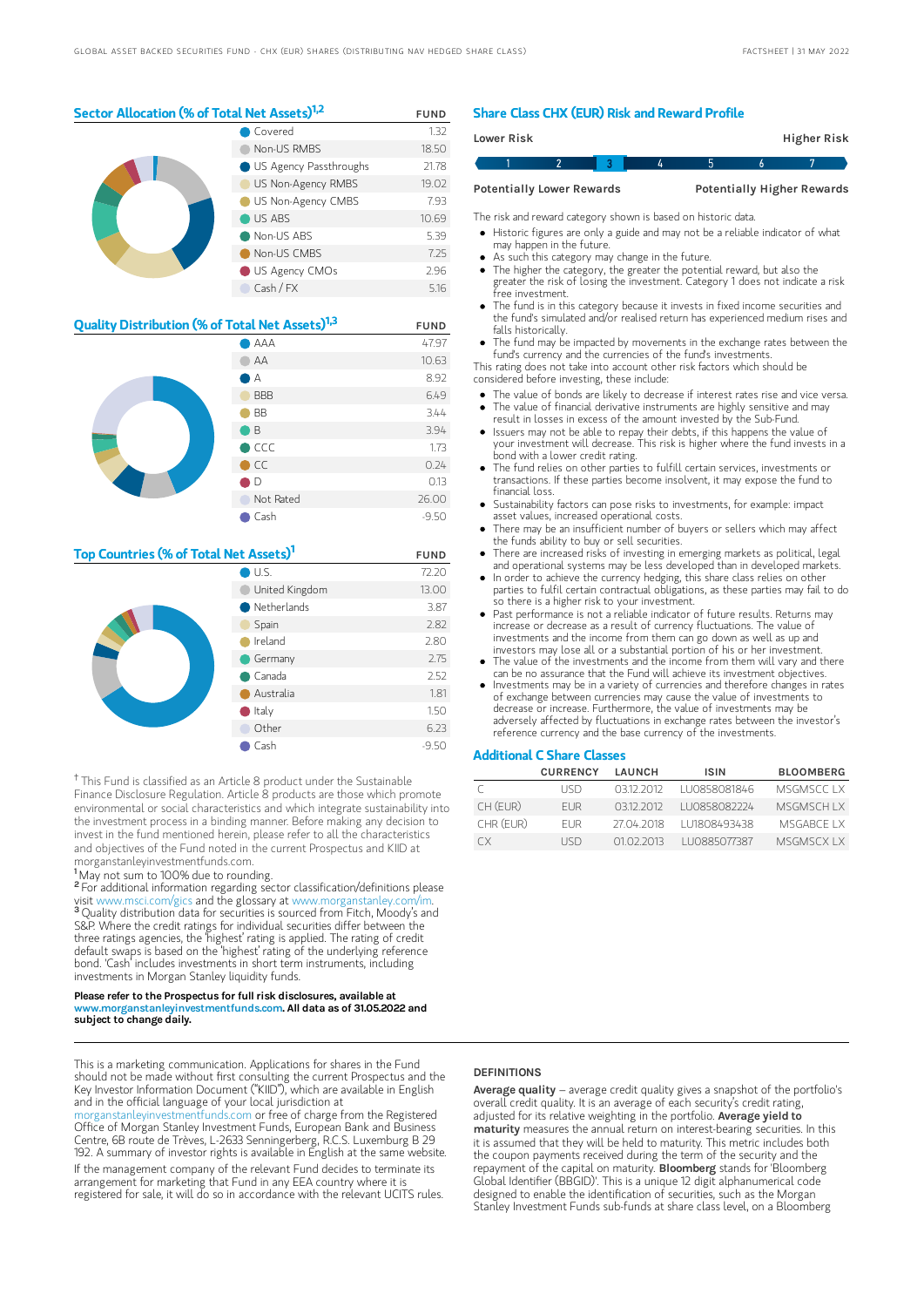Terminal. The Bloomberg Terminal, a system provided by Bloomberg L.P., enables analysts to access and analyse real-time financial market data. Each Bloomberg code starts with the same BBG prefix, followed by nine further characters that we list here in this guide for each share class of each fund. Cash & Equivalents are defined as the value of assets that can be converted into cash immediately. These include commercial paper, open FX transactions, Treasury bills and other short-term instruments. Such instruments are considered cash equivalents because they are deemed liquid and not subject to significant risk of changes in values. Duration is a measure of the sensitivity of the price (the value of principal) of a fixedincome investment to a change in interest rates. Duration is expressed as a number of years. Rising interest rates mean falling bond prices, while declining interest rates mean rising bond prices. ISIN is the international securities identification number (ISIN), a 12 digit code consisting of numbers and letters that distinctly identifies securities. NAV is the Net Asset Value per share of the Fund (NAV), which represents the value of the assets of a fund less its liabilities.

#### INDEX INFORMATION

The Bloomberg U.S. Mortgage Backed Securities (MBS) Index: tracks agency mortgage backed pass-through securities (both fixed-rate and hybrid ARM) guaranteed by Ginnie Mae (GNMA), Fannie Mae (FNMA), and Freddie Mac (FHLMC). The index is constructed by grouping individual TBAdeliverable MBS pools into aggregates or generics based on program, coupon and vintage. The index is unmanaged and does not include any expenses, fees or sales charges. It is not possible to invest directly in an index.

"Bloomberg®" and the Bloomberg Index/Indices used are service marks of Bloomberg Finance L.P. and its affiliates, and have been licensed for use for certain purposes by Morgan Stanley Investment Management (MSIM). Bloomberg is not affiliated with MSIM, does not approve, endorse, review, or recommend any product, and. does not guarantee the timeliness, accurateness, or completeness of any data or information relating to any product.

#### **DISTRIBUTION**

This communication is only intended for and will only be distributed to persons resident in jurisdictions where such distribution or availability would not be contrary to local laws or regulations. In particular, the Shares are not for distribution to US persons.

Ireland: MSIM Fund Management (Ireland) Limited. Registered Office: The Observatory, 7-11 Sir John Rogerson's Quay, Dublin 2, D02 VC42, Ireland. Registered in Ireland as a private company limited by shares under company number 616661. MSIM Fund Management (Ireland) Limited is regulated by the Central Bank of Ireland. United Kingdom: Morgan Stanley Investment Management Limited is authorised and regulated by the Financial Conduct Authority. Registered in England. Registered No. 1981121. Registered Office: 25 Cabot Square, Canary Wharf, London E14 4QA, authorised and regulated by the Financial Conduct Authority. Dubai: Morgan Stanley Investment Management Limited (Representative Office, Unit Precinct 3-7th Floor-Unit 701 and 702, Level 7, Gate Precinct Building 3, Dubai International Financial Centre, Dubai, 506501, United Arab Emirates. Telephone: +97 (0)14 709 7158). Italy: MSIM Fund Management (Ireland)Limited, Milan Branch (Sede Secondaria di Milano) is a branch of MSIM Fund Management (Ireland) Limited, a company registered in Ireland, regulated by the Central Bank of Ireland and whose registered office is at The Observatory, 7-11 Sir John Rogerson's Quay, Dublin 2, D02 VC42, Ireland. MSIM Fund Management (Ireland) Limited Milan Branch (Sede Secondaria di Milano) with seat in Palazzo Serbelloni Corso Venezia, 16 20121 Milano, Italy, is registered in Italy with company number and VAT<br>number 11488280964. **The Netherlands:** MSIM Fund Management (Ireland) Limited, Rembrandt Tower, 11th Floor Amstelplein 1 1096HA, Netherlands. Telephone: 31 2-0462-1300. Morgan Stanley Investment Management is a branch office of MSIM Fund Management (Ireland) Limited. MSIM Fund Management (Ireland) Limited is regulated by the<br>Central Bank of Ireland. **France:** MSIM Fund Management (Ireland) Limited, Paris Branch is a branch of MSIM Fund Management (Ireland) Limited, a company registered in Ireland, regulated by the Central Bank of Ireland and whose registered office is at The Observatory, 7-11 Sir John Rogerson's Quay, Dublin 2, D02 VC42, Ireland. MSIM Fund Management (Ireland) Limited Paris Branch with seat at 61 rue de Monceau 75008 Paris, France, is registered in France with company number 890 071 863 RCS. Spain: MSIM Fund Management (Ireland) Limited, Sucursal en España is a branch of MSIM Fund Management (Ireland) Limited, a company registered in Ireland, regulated by the Central Bank of Ireland and whose registered office is at The Observatory, 7-11 Sir John Rogerson's Quay, Dublin 2, D02 VC42, Ireland. MSIM Fund Management (Ireland) Limited, Sucursal en España with seat in Calle Serrano 55, 28006, Madrid, Spain, is registered in Spain with tax identification number W0058820B. Switzerland: Morgan Stanley & Co. International plc, London, Zurich Branch Authorised and regulated by the Eidgenössische Finanzmarktaufsicht ("FINMA"). Registered with the Register of Commerce Zurich CHE-115.415.770. Registered Office:

Beethovenstrasse 33, 8002 Zurich, Switzerland, Telephone +41 (0) 44 588 1000. Facsimile Fax: +41(0) 44 588 1074.

Australia: This publication is disseminated in Australia by Morgan Stanley Investment Management (Australia) Pty Limited ACN: 122040037, AFSL No. 314182, which accepts responsibility for its contents. This publication, and any access to it, is intended only for "wholesale clients" within the meaning of the Australian Corporations Act. Hong Kong: This document has been issued by Morgan Stanley Asia Limited for use in Hong Kong and shall only be made available to "professional investors" as defined under the Securities and Futures Ordinance of Hong Kong (Cap 571). The contents of this document have not been reviewed nor approved by any regulatory authority including the Securities and Futures Commission in Hong Kong. Accordingly, save where an exemption is available under the relevant law, this document shall not be issued, circulated, distributed, directed at, or made available to, the public in Hong Kong. Singapore: This publication should not be considered to be the subject of an invitation for subscription or purchase, whether directly or indirectly, to the public or any member of the public in Singapore other than (i) to an institutional investor under section 304 of the Securities and Futures Act, Chapter 289 of Singapore ("SFA"), (ii) to a "relevant person" (which includes an accredited investor) pursuant to section 305 of the SFA, and such distribution is in accordance with the conditions specified in section 305 of the SFA; or (iii) otherwise pursuant to, and in accordance with the conditions of, any other applicable provision of the SFA. In particular, for investment funds that are not authorized or recognized by the MAS, units in such funds are not allowed to be offered to the retail public; any written material issued to persons as aforementioned in connection with an offer is not a prospectus as defined in the SFA and, accordingly, statutory liability under the SFA in relation to the content of prospectuses does not apply, and investors should consider carefully whether the investment is suitable for them. This publication has not been reviewed by the Monetary Authority of Singapore.

Chile: Neither the Fund nor the interests in the Fund are registered in the Registry of Offshore Securities (el Registro de Valores Extranjeros) or subject to the supervision of the Commission for the Financial Market (la Comisión para el Mercado Financiero). This document and other offering materials relating to the offer of the interests in the Fund do not constitute a public offer of, or an invitation to subscribe for or purchase, the Fund interests in the Republic of Chile, other than to individually identified purchasers pursuant to a private offering within the meaning of Article 4 of the Chilean Securities Act (la Ley del Mercado de Valores) (an offer that is not "addressed to the public at large or to a certain sector or specific group of the public").

Peru: The interests in the Fund have not been and will not be registered in Peru under Decreto Legislativo 862: Ley de Fondos de Inversión y sus Sociedades Administradoras or under Decreto Legislativo 861: Ley del Mercado de Valores (the "Securities Market Law"), and are being offered to institutional investors only (as defined in article 8 of the Securities Market Law) pursuant to a private placement, according to article 5 of the Securities Market Law. The interests in the Fund have not been registered in the securities market public registry (Registro Público del Mercado de Valores) maintained by, and the offering of the Fund interests in Peru is not subject to the supervision of, the Superintendencia del Mercado de Valores. Any transfers of the Fund interests shall be subject to the limitations contained in the Securities Market Law and the regulations issued thereunder.

#### IMPORTANT INFORMATION

EMEA: This marketing communication has been issued by MSIM Fund Management (Ireland) Limited. MSIM Fund Management (Ireland) Limited is regulated by the Central Bank of Ireland. MSIM Fund Management (Ireland) Limited is incorporated in Ireland as a private company limited by shares with company registration number 616661 and has its registered address at The Observatory, 7-11 Sir John Rogerson's Quay, Dublin 2, D02 VC42, Ireland.

This document contains information relating to the sub-fund ("Fund") of Morgan Stanley Investment Funds, a Luxembourg domiciled Société d'Investissement à Capital Variable. Morgan Stanley Investment Funds (the "Company") is registered in the Grand Duchy of Luxembourg as an undertaking for collective investment pursuant to Part 1 of the Law of 17th December 2010, as amended. The Company is an Undertaking for Collective Investment in Transferable Securities ("UCITS").

Applications for shares in the Fund should not be made without first consulting the current Prospectus, Key Investor Information Document ("KIID"), Annual Report and Semi-Annual Report ("Offering Documents"), or other documents available in your local jurisdiction which is available free of charge from the Registered Office: European Bank and Business Centre, 6B route de Trèves, L-2633 Senningerberg, R.C.S. Luxemburg B 29 192. In addition, all Italian investors should refer to the 'Extended Application Form', and all Hong Kong investors should refer to the 'Additional Information for Hong Kong Investors' section, outlined within the Prospectus. Copies of the Prospectus, KIID, the Articles of Incorporation and